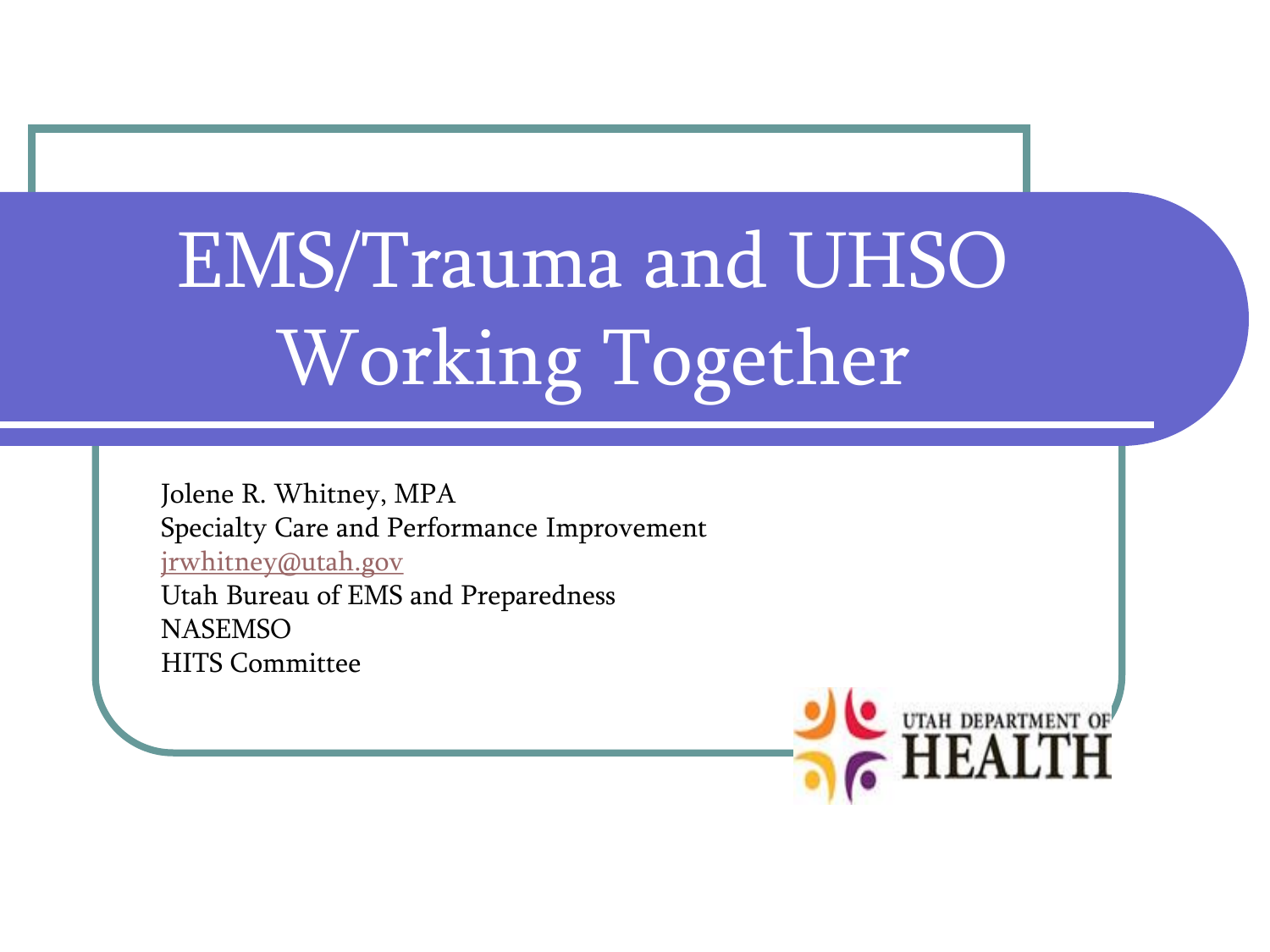## Trauma/EMS and UHSO Utah Traffic Records Coordination Committee

Provides coordinated leadership to improve traffic safety through data improvements

- Minimize duplication
- **Improve uniformity**
- Facilitate data collection, access and use

Regular meetings to discuss traffic data and linkage Data manager/Trauma and Bureau Director

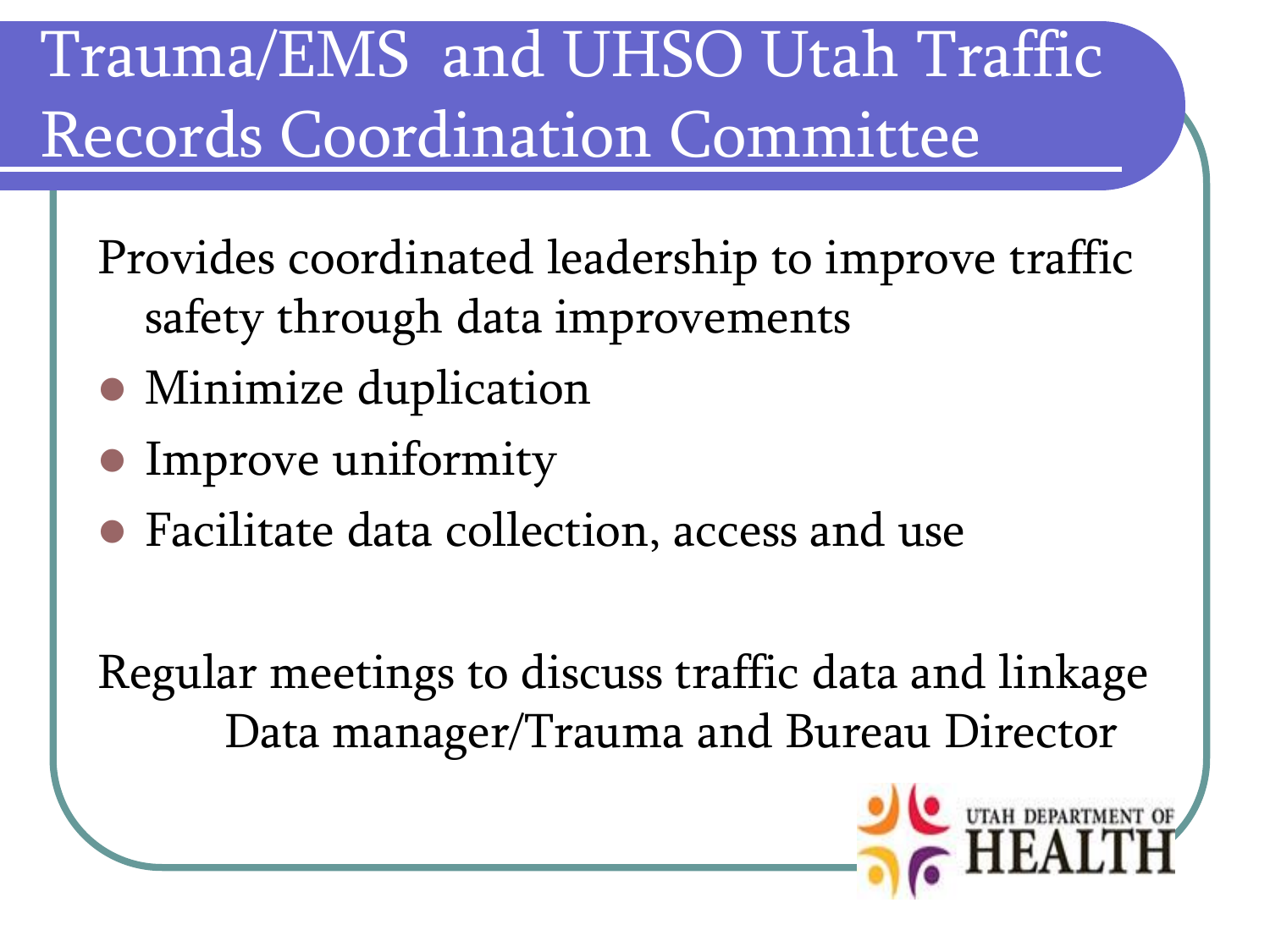### Zero Fatalities Safety Summit

#### ● Every18 months

- Three day conference traffic related topics for engineering, enforcement, education and emergency medical services
- Monthly planning committee
- EMS tracks, 5 sessions, 12 speakers, 12 volunteers
- Booth
- EMS work group (EMS, hospitals, EMSC)

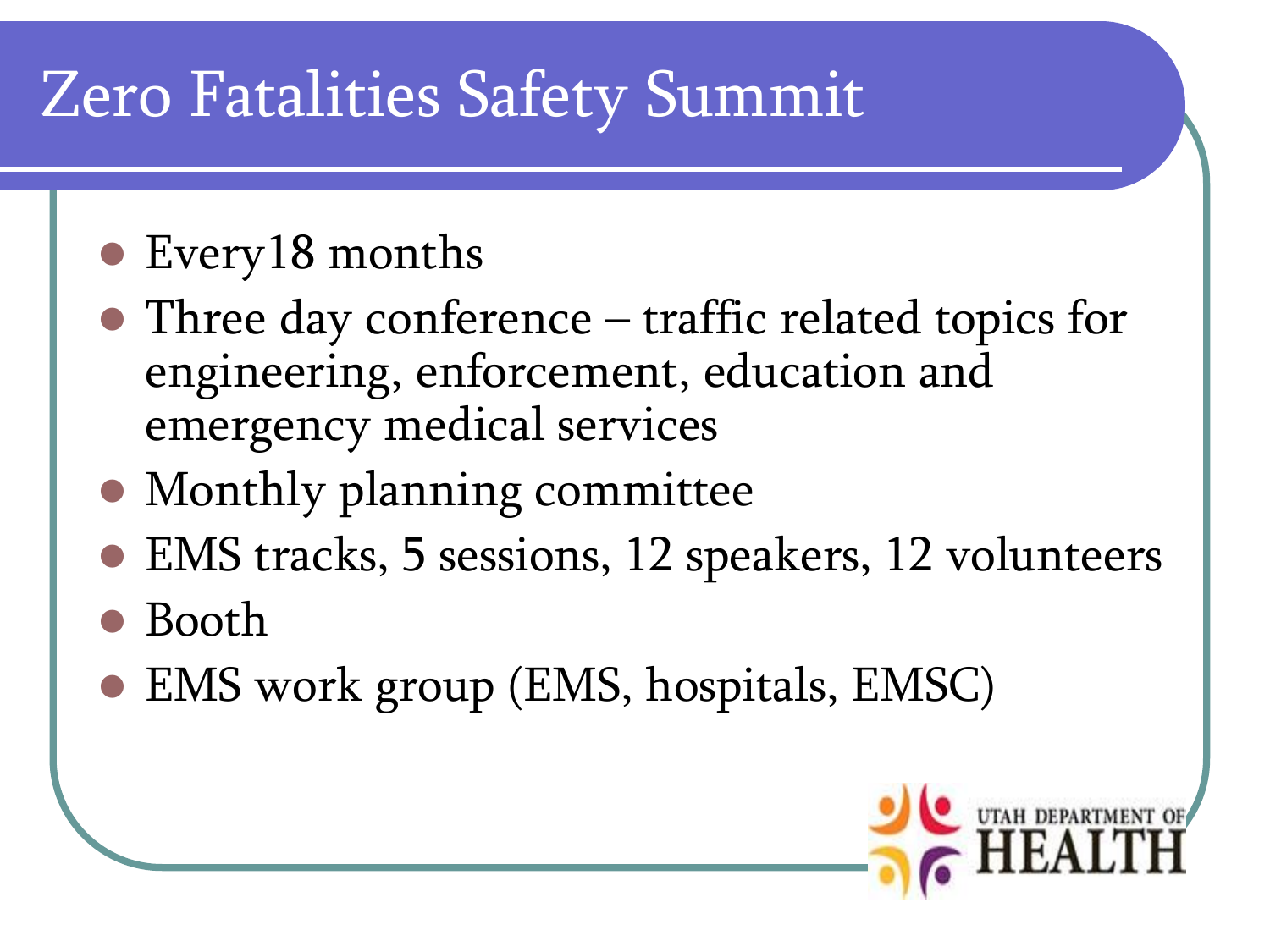#### Utah Highway Safety Strategic Plan

#### • Five year plan

- Specialty Care Program Manager (Data/Trauma/EMSC)
- Leadership Executive Committee (4 E's)
- 50 Stakeholders review (Leadership Committee)

#### • 5 revisions

Final presentation Zero Fatalities

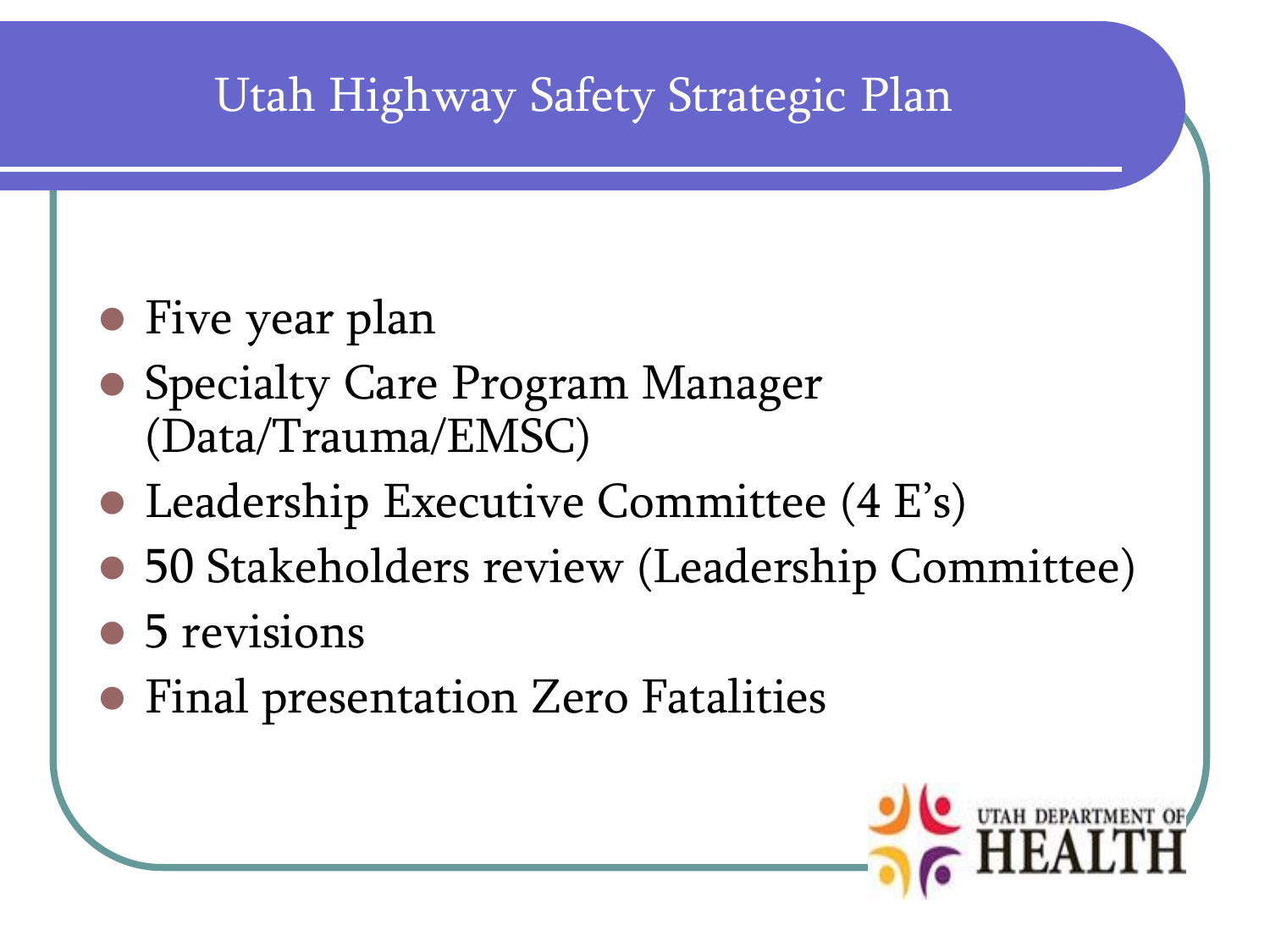# Emergency Services

- Emphasis Safety Areas (distracted driving)
- Continuing Safety (bike safety)
- Special Safety Areas (emergency Services)
- Challenge
- **Direction**
- **Priority Strategies**
- Trauma system and injury prevention
- Trained providers and equipped vehicles

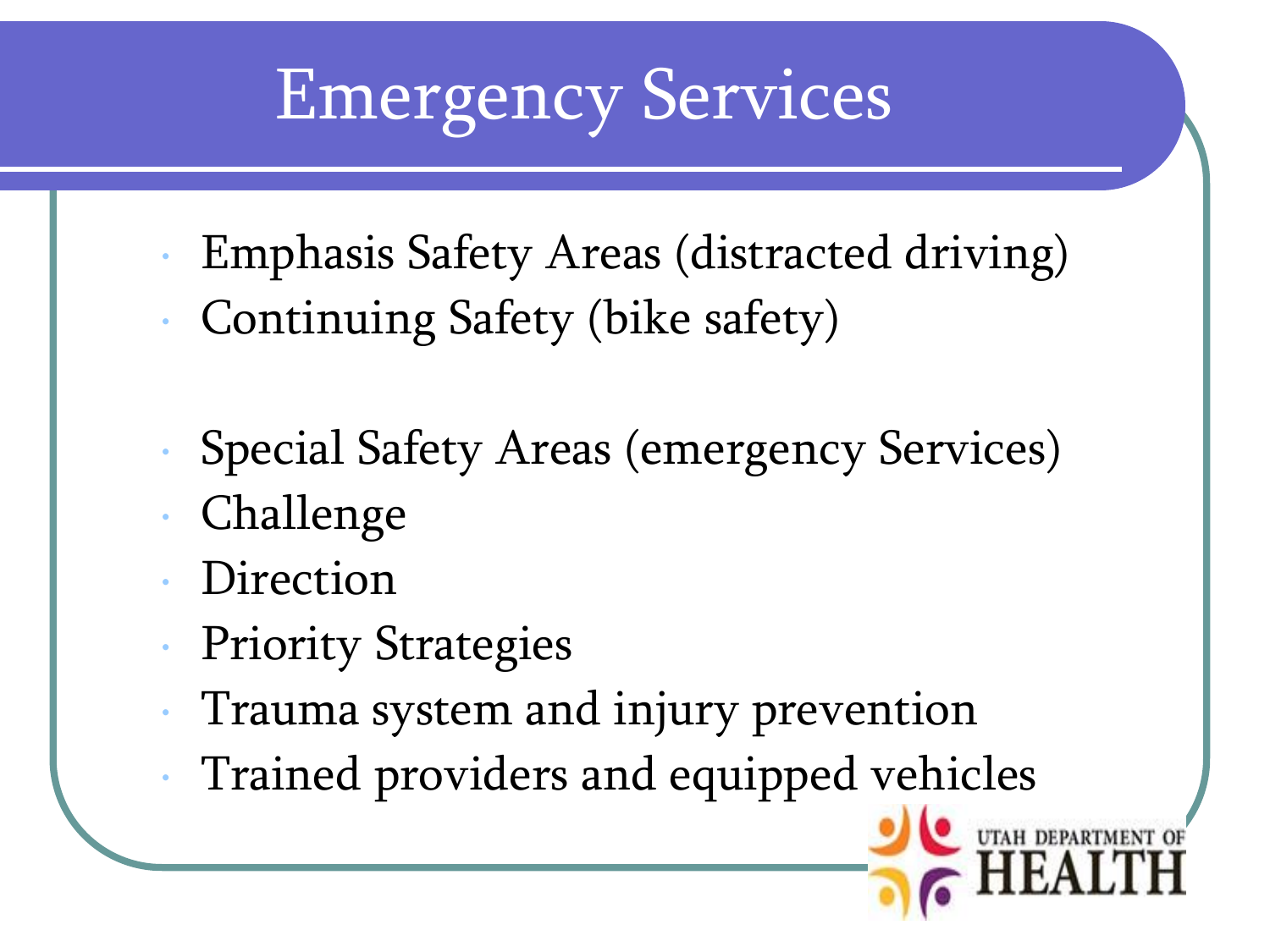# EMS Priority Strategies

- Maintain efforts to ensure ambulances are appropriately staffed and equipped
- Continue efforts to implement a statewide trauma system
- Utilize patient care data to make improvements in patient care
- Provide pediatric trauma treatment education to rural prehospital providers
- Encourage involvement of EMS in implementation of local educational and injury prevention programs

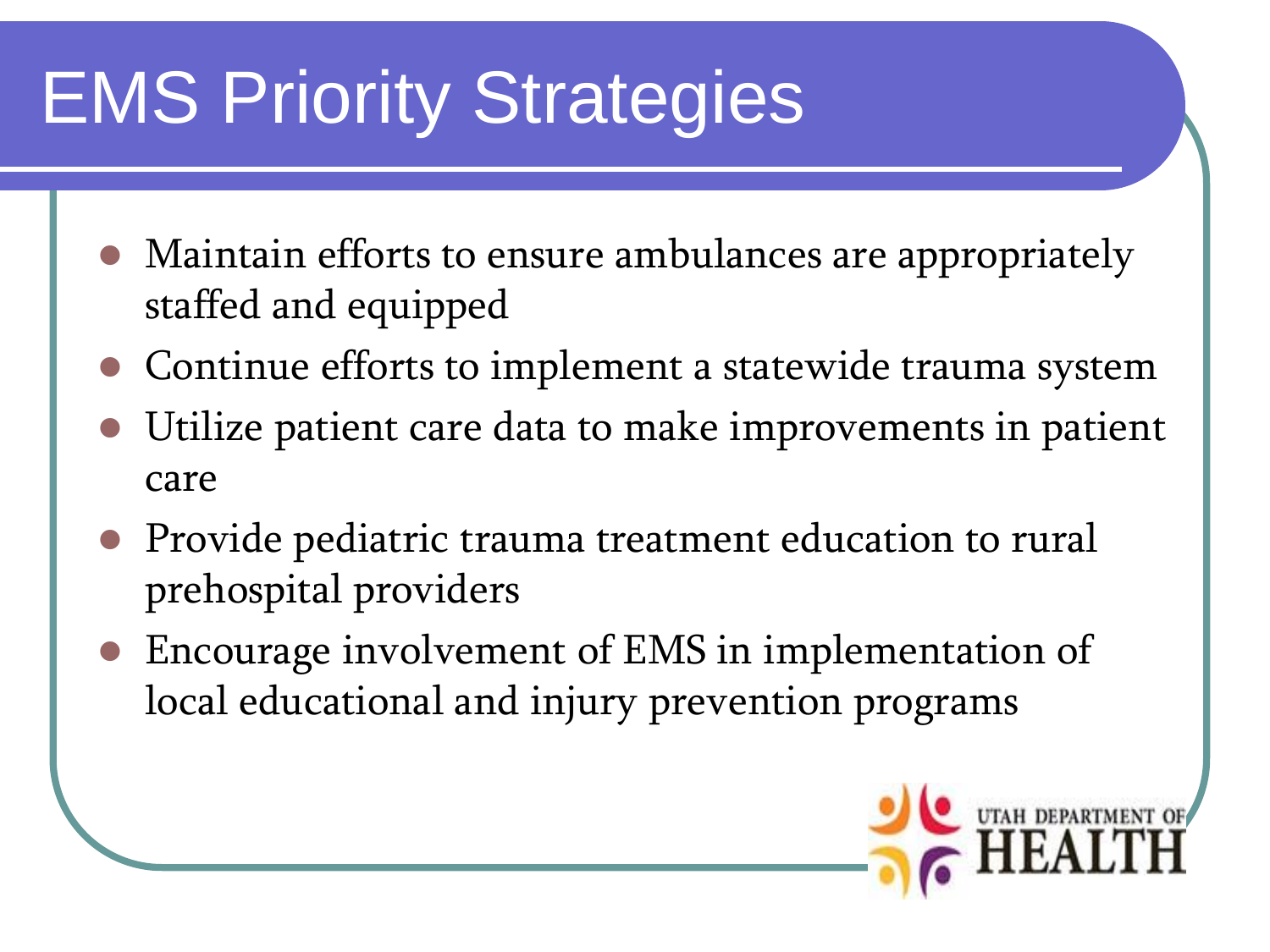### Other Partnership Activities

- EMSC Bike Rodeo
- Safe Kids Fair
- EMSC Advisory Committee
- UDOH Injury Prevention Coordinating Committee
- Primary Seatbelt Task Force
- Occupant Protection Assessments
- Traffic Records Assessments
- Injury Prevention Survey (regional office)

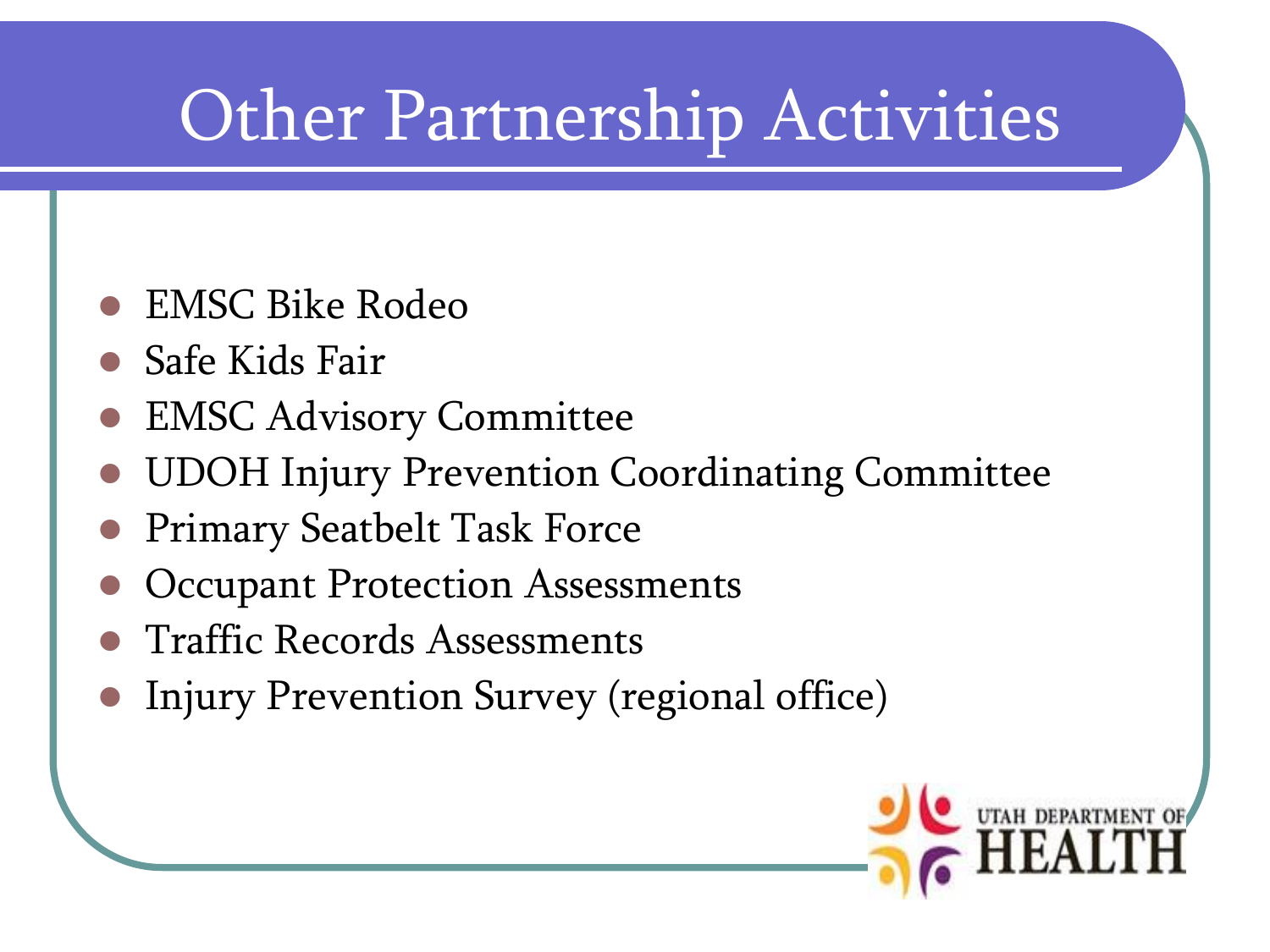

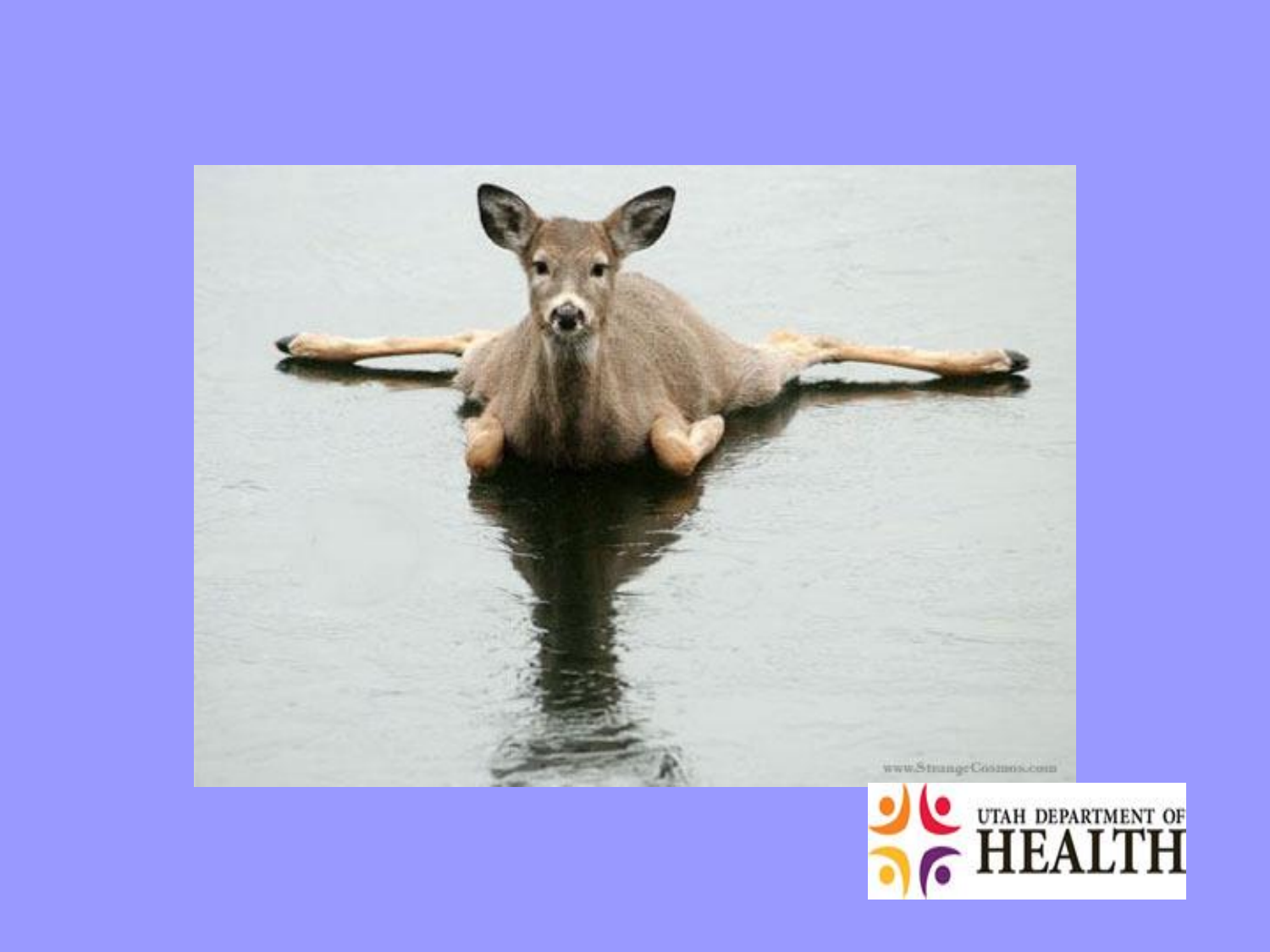### Network with State Partners

**Who is your Director for the State Highway Safety Office?**

**Are they working with you on your strategic plans?**

**Is a Highway Safety Representative serving on your committees?**

**Are you utilizing funding for prehospital data system development?**

**Are you partnering on injury prevention activities and programs?**